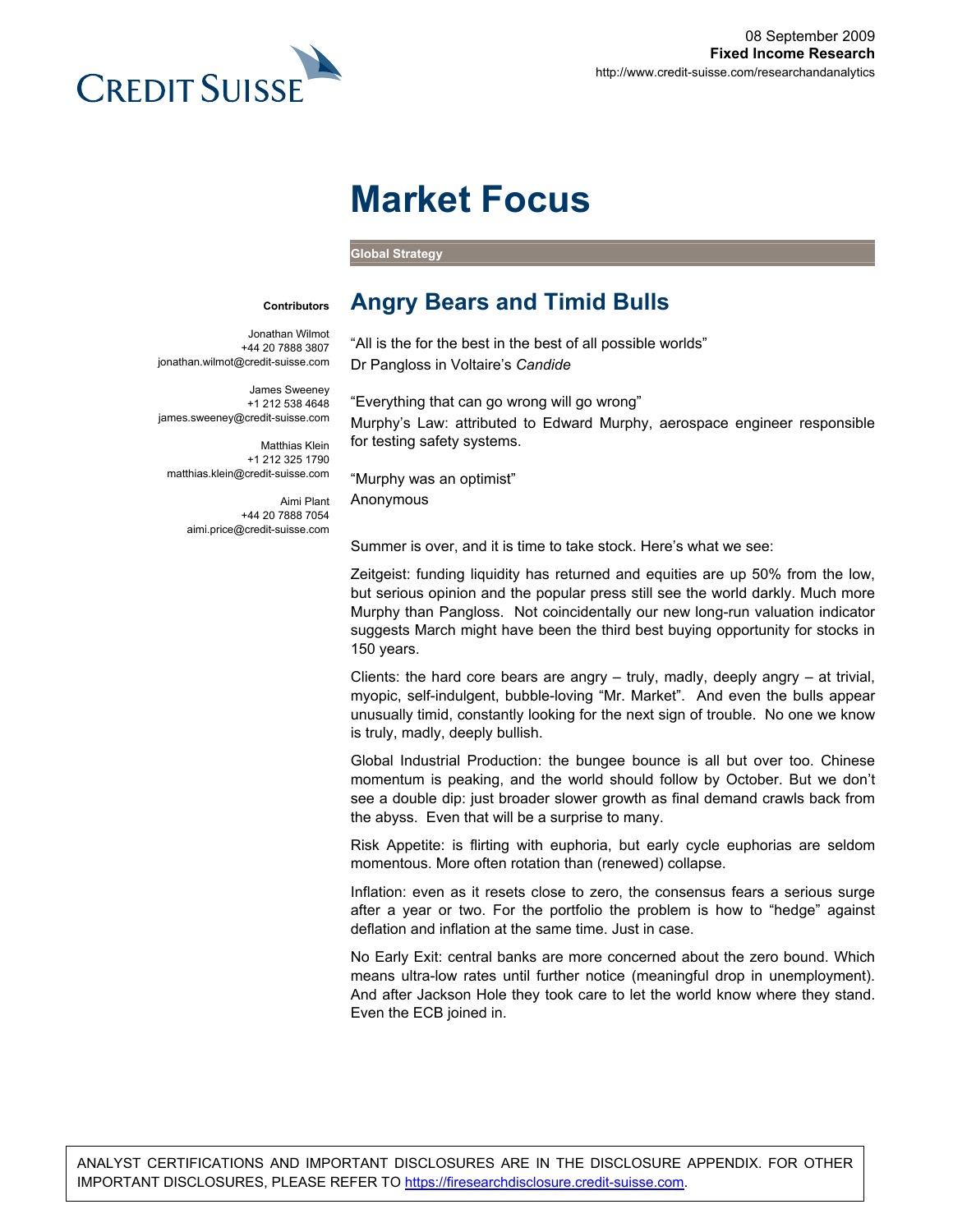Not By Rates Alone: Jackson Hole also anointed the new orthodoxy in high policy circles. It is now officially better "to lean than clean". Though not just via interest rates: they all backed (international) macro-prudential measures to head off future bubbles and bank runs. For now, there is a lot of "cleaning" left to do.

Oil: has more than doubled from its low but the new demand outlook does not suggest a quick return to very tight supply conditions. We see spot capped near recent highs but plenty of demand from macro inflation hedgers one to two years forward.

Gold: the rich are running scared (higher taxes, more government regulation, huge fiscal deficits and hostility to private wealth in the wake of the crisis). Gold is now seen as the only real hedge against the (some think inevitable) debasement of all fiat money, and of the dollar in particular. It is an expensive hedge (more than double its long-term average price in real terms) but the rich like expensive things. Shaping for another surge, even as bonds perform well.

Hard to Credit: whatever happens to potential growth in the longer term, even partial recovery will come with surging productivity and low or falling unit labour costs. As our economists point out this is the "sweet spot" of the cycle – that rare point when growth can resume and profits rise even as inflation falls. Absent a major new exogenous shock we think equities and credit will also transition to a slower, broader recovery while longer-term bond yields drift lower (bull flattening). For most people this just seems too good to be true, but we suspect it can last until the exit strategy starts.

Surprisingly Classical: the general assumption is that the current crisis is a secular debt crisis from which there can be no good escape. We see it as a surprisingly classical banking panic of the type that we were supposed to have abolished (after all that's why we have central banks, deposit insurance and financial regulation). That is deeply shocking, disruptive and painful but makes us wary of the more extreme forms of pessimism. The  $19<sup>th</sup>$  century was harsh but dynamic, and that's the kind of world we live in now.

# Surprisingly Classical

 $\overline{a}$ 

"While each crisis has its own specificities, the current one has been surprisingly close to a "classical banking crisis". What is new about this crisis is the extent of securitization, which led to an opaque web of interconnected obligations." Professor Marcus Brunnermeier – Princeton University<sup>1</sup>.

In our view, the current crisis has unfolded much like a typical  $19<sup>th</sup>$  century banking crisis, after a run on the "the shadow banking system" triggered a truly dangerous systemic failure of funding liquidity (see *[Market Focus: Overwhelming Force](http://research-and-analytics.csfb.com/doc?language=ENG&format=PDF&document_section=1&document_id=813778971)* and *[Long Shadows](http://research-and-analytics.csfb.com/doc?language=ENG&format=PDF&document_section=1&document_id=802668390)*).

This collapse has been truly shocking because of the often brutal human cost, the extreme policy measures needed to address the crisis, and because this kind of thing was just not supposed to be possible any more. Indeed, the main reason we now have central banks, deposit insurance and financial regulation is to try and make sure that bank runs do not lead to this type of systemic breakdown, something which happened quite regularly in the great boom of the late  $19<sup>th</sup>$  century and led to outright economic disaster in the 1930s.

For us, this perspective had, and still has, five important implications:

1) If and when governments were able to fix the funding liquidity failure (observable through indicators such as the TED spread and Libor/OIS) the almost inevitable result would be a very sharp initial rebound in global output as the period of violent destocking came to an end. This is what is happening now.

<sup>1</sup> www.princeton.edu/~markus/research/papers/liquidity\_credit\_crunch.pdf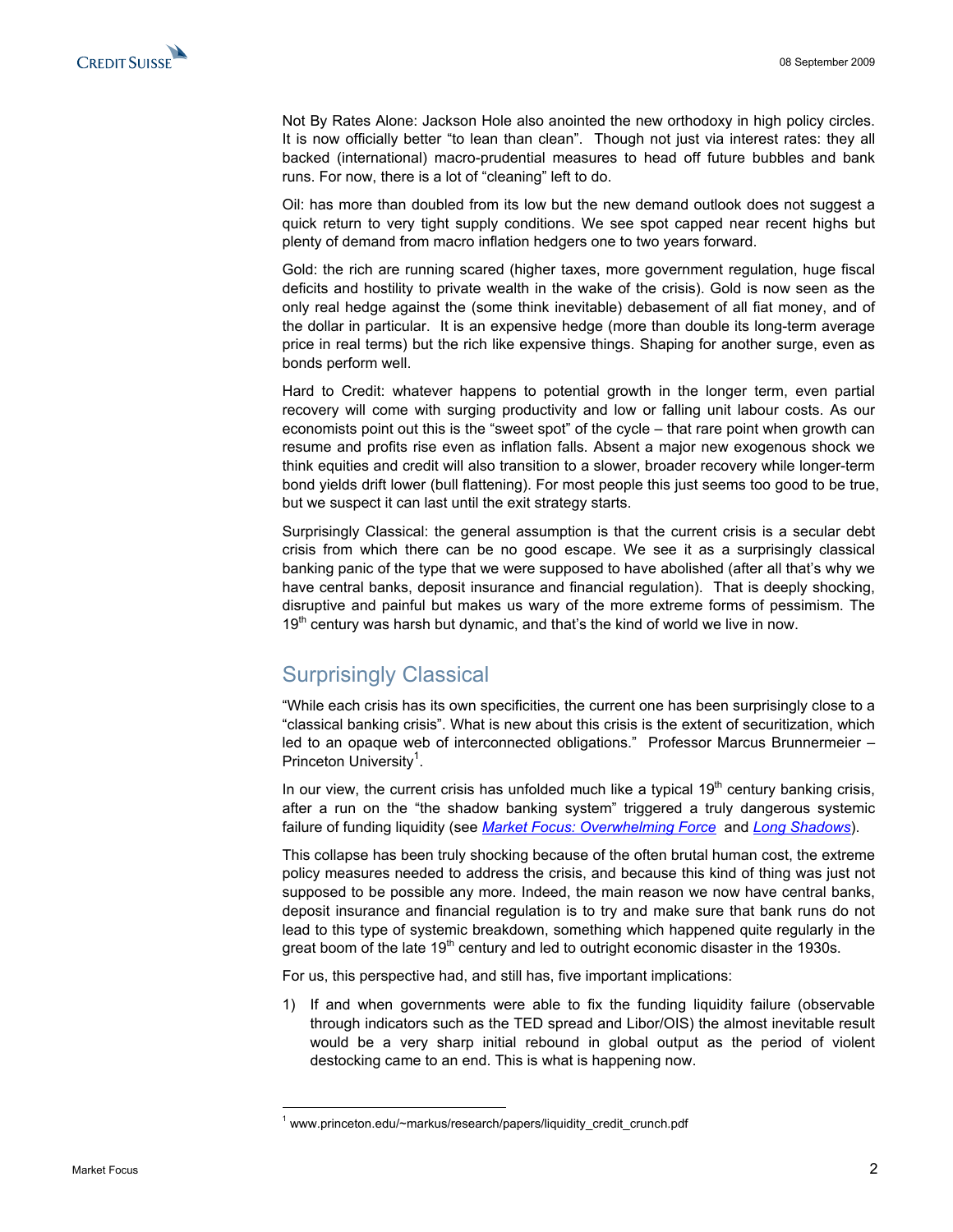

- 2) Beyond that the healing process should be positively self-reinforcing in the absence of major policy error or bad luck (e.g., swine flu becoming much more deadly, a political shock to oil supplies, etc). This longer-term healing process should in principle show up as a transition to slower but broader economic recovery.
- 3) There would of course be no rapid return to the *status quo ex-ante* in terms of investor, consumer or business behaviour, or indeed public attitudes to bank regulation, etc. So the nature of the system itself is likely to change in complex ways, although many of those changes might in fact be positive. (Think of someone who has survived a near fatal car crash driving far more carefully than he used to.)
- 4) A very serious relapse, perhaps even a true depression, would also become virtually inevitable if government fiscal credibility collapsed as a result of the perceived longterm cost of underwriting the banking system and of fiscal stimulus. These costs would, however, probably be much lower than feared if the healing process took proper hold. In that sense economic recovery would ultimately be good for bonds as well risk assets.
- 5) We would expect central banks to change their behaviour also. Before the crisis the Fed's philosophy, and on balance the prevailing wisdom, was that it was better to clean up after bubbles than to lean against them when they were forming, since it was never possible to know in advance just how bubbly asset prices had become. Bill White, the former Chief economist of the BIS has been a long time critic of this attitude, very much associated with Alan Greenspan. That debate is now over, and the new orthodoxy is that it is better to lean than to clean, meaning that there is a strong consensus in favour of using other instruments besides interest rates – bank capital requirements, liquidity and funding targets, perhaps regulation of haircuts in the repo market – to try and preempt bubbles before they become truly dangerous. That most central banks now endorse the principle of "macro-prudential" regulation was evident at the recent Jackson Hole conference, but until an internationally coordinated approach can be agreed the practical conclusion is to keep interest rates unusually low for a (very) extended period to ensure that the healing process and economic recovery does take hold. Of course, if concrete forms of macro-prudential regulation are agreed, the implication is that interest rates will need to do less work, and they may be lower on average through the next cycle anyway. See the following link for a short note by Neal Soss on this topic: www.credit-suisse.com/globalstrategyblog.

It is these implications that lie behind our economic and market outlook from here.

First, we think that the most intense rebound phase in global industrial production  $$ associated by the way with the end of destocking more than restocking – will be over by September/October, after which the transition to broader but slower growth in both final demand and output should begin.

Second, China and the emerging markets rebounded earlier and should show the earliest signs of reverting to more normal growth rates. Especially since they would be expected to show greater willingness to rein in the emergency policy stimulus. That's exactly what's happening now in China, provoking the sharp correction in the Chinese equity market.

Third, emergency cost cutting by firms (firing especially) plus the sharp drop in capacity utilisation would put strong downward pressure on unit labour costs and core inflation that will even accelerate as recovery took hold. Since Saudi Arabia has the desire and the means (ample spare capacity) to cap the rebound in oil prices (the high 60s to mid-70s might be their ideal price zone) we expect headline as well as core inflation and wage growth to "reset' to a very low range for some time to come.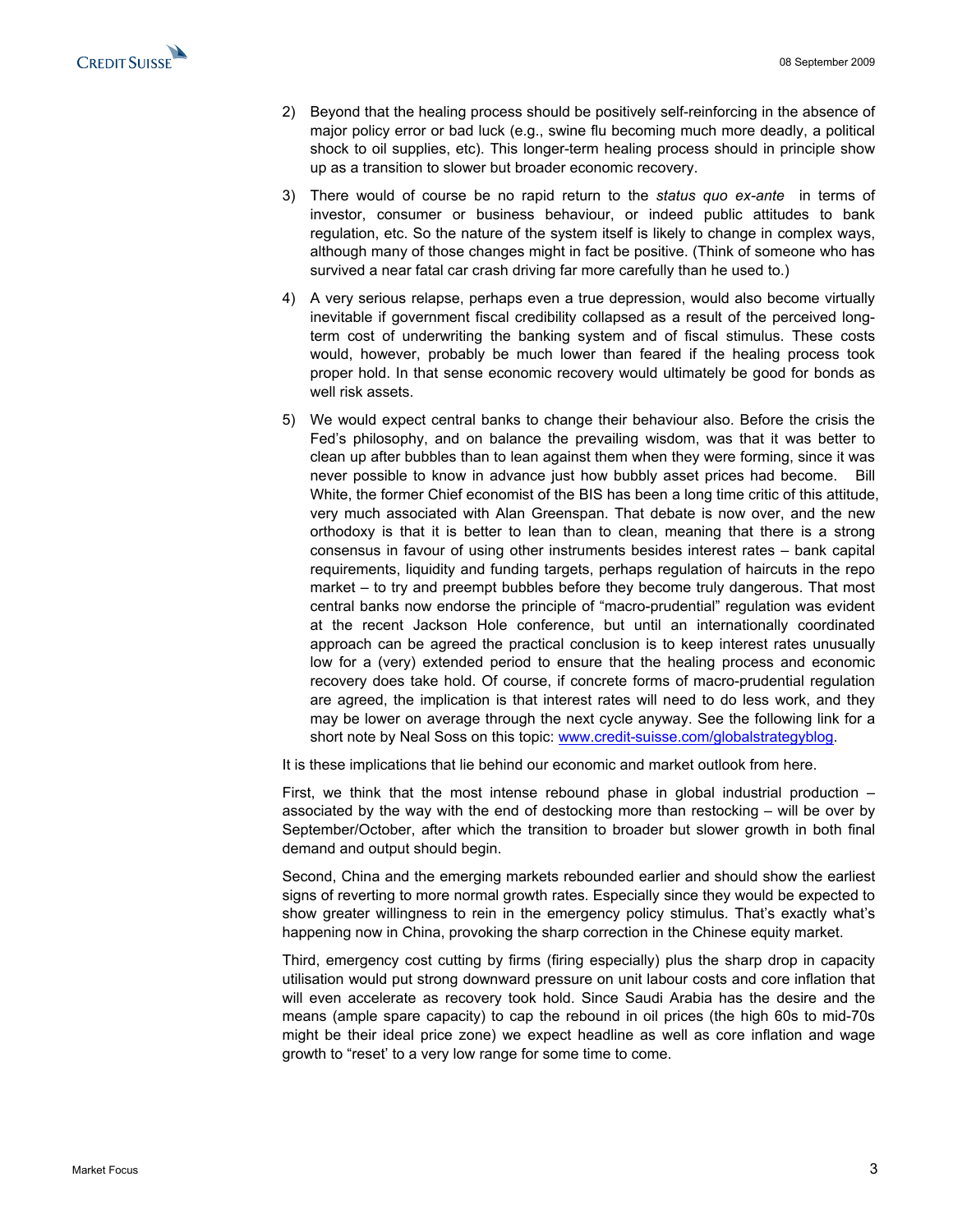Our working hypothesis for markets is that, absent another major shock, global equities have a further 20-30% upside over the next year or so; that credit spreads have now nearly priced in the revival of funding liquidity but not necessarily the lower-than-feared default rates likely to be seen as recovery takes hold; but that the inflation "reset" and extended period of low short rates suggests that longer-term bond yields may have already peaked and in any case remain near the top end of their likely trading range. Longer-term fiscal credibility is by no means assured, but in a low inflation recovery there will be time to reassess what really matters, which for most countries is not so much the fiscal legacy cost of the current crisis as the ability to meet the challenge of entitlement obligations in an ageing society.

If we are right about the transition to broader but slower growth, moreover, stock selection in equities and credit should once again become much more rewarding, and macro asset allocation less overwhelmingly important.

The problem with our "surprisingly classical" story, or perhaps the merit of it, is that it seems a million miles away from the consensus view of what we are going through, which is much more inclined to emphasise the negative implications of excess leverage (for our own reading of the debt data see *[Market Focus: False Idols](http://research-and-analytics.csfb.com/doc?language=ENG&format=PDF&document_section=1&document_id=816789021)*).

The more common view, at least up until now, has been that this is a secular debt crisis brought about by reckless bankers and profligate consumers and that it is short sighted and shallow in the extreme to think we can avoid much more profound and systemchanging economic pain.

Which brings us back to the psychology of the moment.

#### **Pangloss and Murphy**

Ideas are just as infectious as viruses. Meaning that we are seldom fully conscious of how our own (sincerely held) opinions are influenced by looking or sounding credible within our immediate peer group, and by the impact of relatively recent trends and events – most especially when they are unusually extreme.

It could not be any other way: we are social animals, and being too contrarian risks exclusion from the group or groups we depend on.

The same goes for "animal spirits". Most of us have some predisposition towards optimism or pessimism, but the balance between optimism and pessimism in the herd is itself prey to the emotional legacy of recent events, and the natural human tendency to extrapolate.

It is almost a law of nature therefore that investors will take too much risk when risk taking has recently been handsomely rewarded, and too little when it has recently been punished.

Which is precisely why we think our small family of risk appetite measures are so popular. They are, after all, specifically designed to track the cyclical oscillation between optimism and pessimism that is, more often than not, associated with unusually high or low rates of global growth.

But there is also what might be called a much larger cycle of psychology, a more secular overshooting process.

Really major bubbles can be thought of as moments when we get collectively infected with the idea that some new era of positive economic performance (productivity, profitability, economic stability, etc.) justifies Panglossian assumptions about asset prices that are already very overvalued by all normal criteria. There is always some grain of truth behind the bubble mentality, and always some heady period of better-than-usual growth or wealth creation to fuel our gullibility. But just as inevitably there is in due course a harsh day of reckoning and painful aftermath.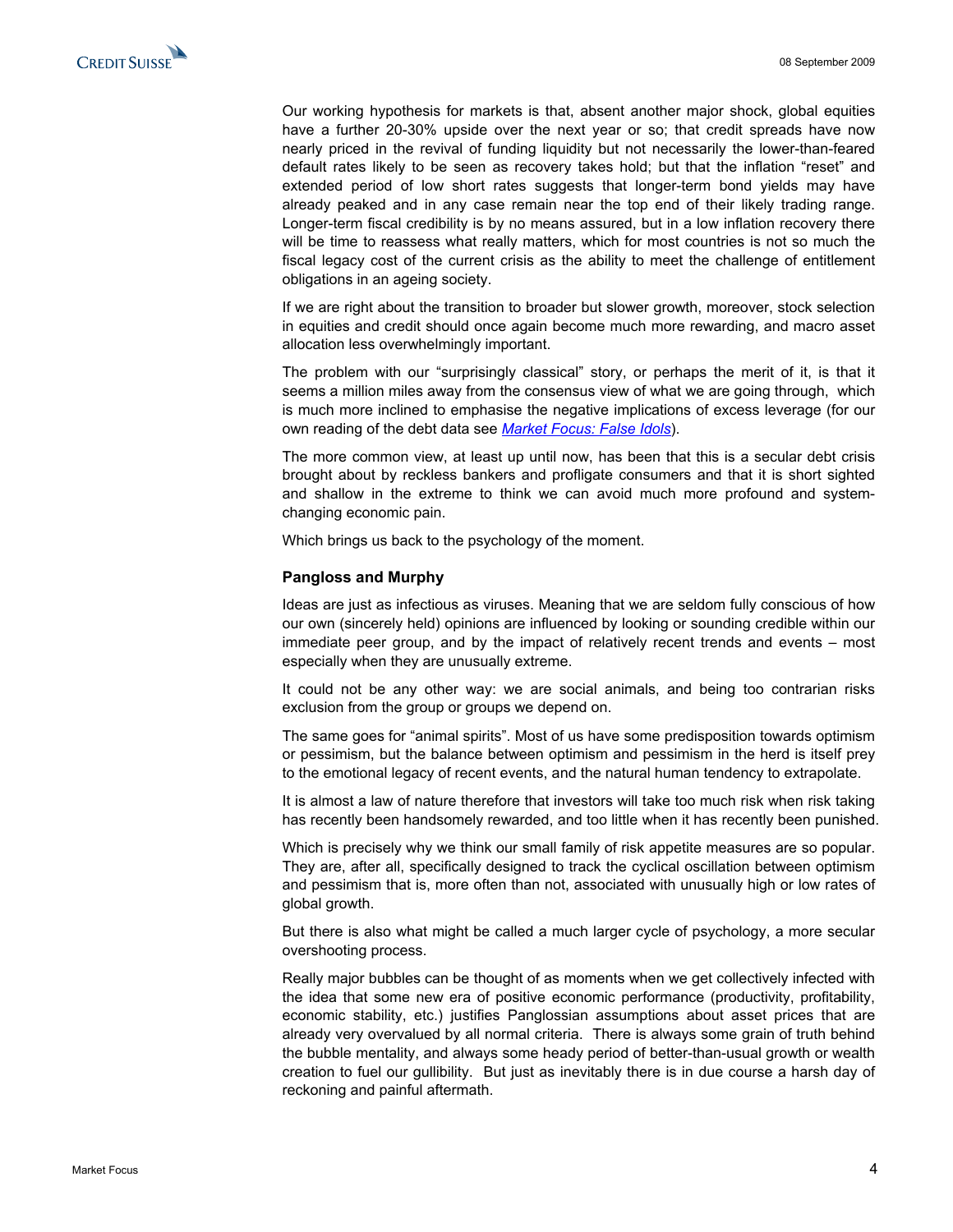Psychologically, it seems to be equally inevitable that we overreact to extremely bad events. (Indeed, the evidence is that we are even more inclined to overreact to very negative shocks.) War and inflation, extreme social or political instability, debt deflation and a broken financial system produce what one might call "inverse bubbles", where we collectively fail to imagine how things could ever improve or even get back to some semblance of normality.

So one of the many skills that professional investors need is a capacity to distance themselves from the Panglossian mood that arises at the end of a long boom and bull market, but to think and act positively when disaster strikes.

We all know this in theory – it is just very hard to put it into practice.

Things get particularly confusing at a time like this, when there has been a very violent recovery from a particularly violent panic.

Psychologically, we have just started to recover from a "black swan" phase: a period in which it suddenly became credible to argue that either extreme deflation or extreme inflation were all but inevitable, and that unprecedented policy stimulus was doomed either to fail altogether, or to succeed so handsomely and quickly as to catapult us from the brink of a devastating deflation spiral to devastating hyperinflation in a flash.

As the economy and financial system continues to heal, however, we think that these extreme scenarios will come to seem less credible – or at least as only the far out tails of a more recognisable distribution. The fact that extreme events and outcomes happen more often than they would in a statistically "normal" world does not mean that they happen all the time, or that it is sensible to forecast or plan for them all the time.

The fact that the "great and the good" – from Nobel Prize winning economists and serious analysts to experienced investors are (still) giving so much weight to bad outcomes is totally understandable after the biggest credit crisis since the Great Depression and the worst decade for equities in 150 years (Exhibit 4).

But it does not make it any more objective or wise.

Just ask yourself how much mental and emotional energy you have invested in thinking about how the healing process might be self-reinforcing, or on how some of the fall out from the crisis might help to lay the foundations for sustainable growth in the future. As opposed to how much time and energy goes in to thinking about bad outcomes and risks. Equally, ask to what extent the opinion formers you respect are – without being fully conscious of it themselves – positively looking for ways in which things can go (very seriously) wrong, and how much emphasis is now being put on a "new era" of negative feedback that children of the bull market can hardly comprehend.

It is impossible to prove that this safety-engineer-like "bias" really exists, let alone to measure it objectively, but in principle we feel that it should show up in valuation measures. To be more precise it should show up as pretty much the opposite extreme of undervaluation in the same indicators that suggested extreme overvaluation in 1999/2000, when the tendency was to find rationalisations for a new era of positive feedback loops, increasing returns to scale and infinite wealth creation.

To test this proposition we decided to aggregate three of our favourite long-term valuation indicators for US equities and credit.

This "composite valuation indicator" looks at (1) the deviation from trend of real equity returns since 1850, (2) the deviation from trend of equity versus bond returns since 1850, and (3) the deviation from their long-term average of long-dated BBB credit spreads since 1920. (Given how extreme the breakdown in funding liquidity has been in the recent crisis, and its impact on credit spreads, we thought it was important to include some measure of credit stress, even if we don't have adequate data for the pre-WW I period.)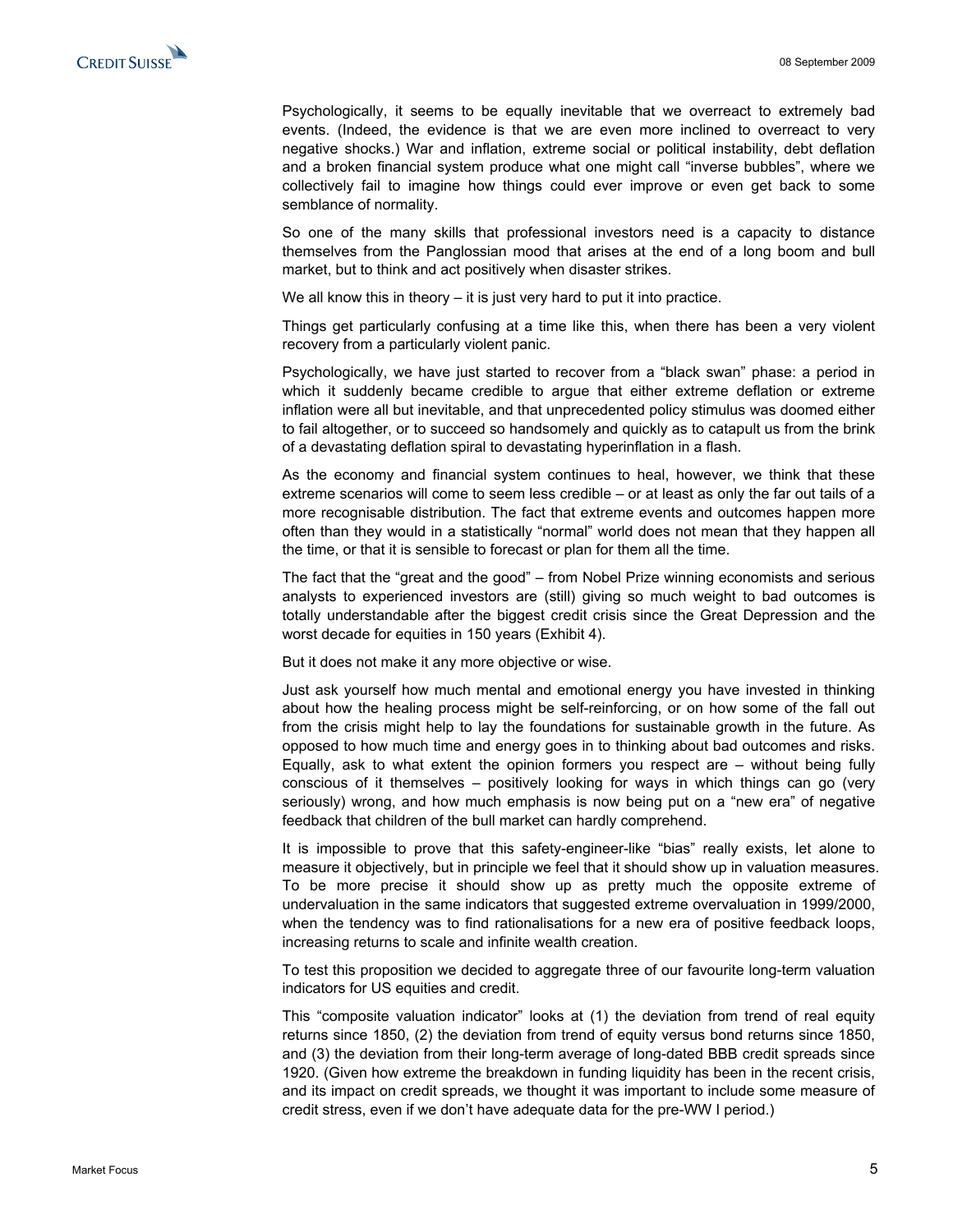We scale each component by using standard deviations, but given the very abnormal nature of the credit spread distribution, we have used the standard deviation of a log distribution, which leads to less extreme readings on the undervaluation side. The CVI is then computed as the simple average of all available components.

Obviously, this is a bit crude, is not fully consistent across time, and doesn't address the issue of whether one valuation measure should have a higher weight than the others, or to what extent they are simply giving the same information. But as a partial test we did look at how well equities performed after extreme undervaluation readings for the CVI. The results are shown below.





**Exhibit 2: US Real Equity Returns (Extreme CVI Reading marked)** 



Source: Credit Suisse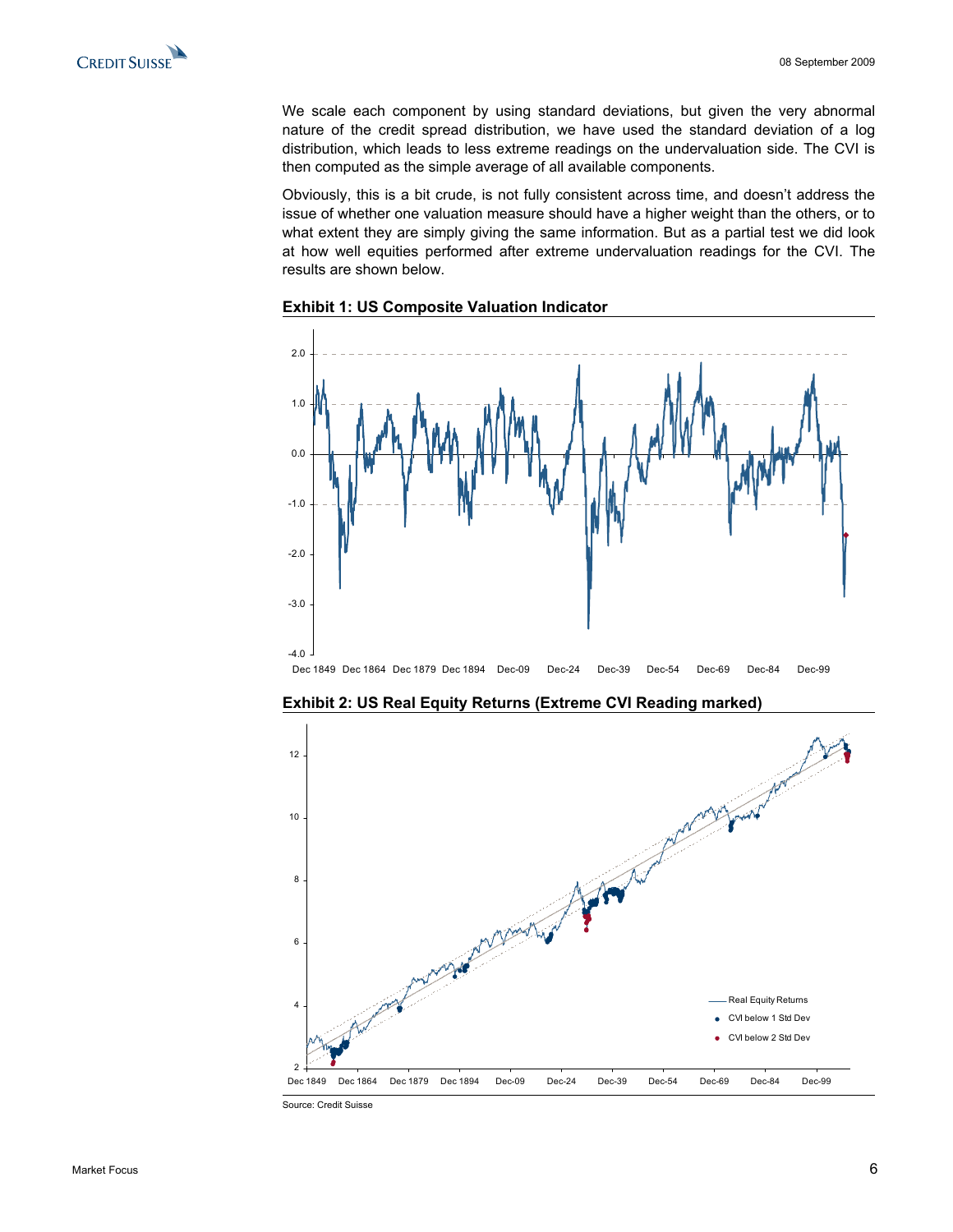Three things stand out as far as we are concerned.

First, the recent crisis has been very extreme on the CVI – in February/March we had the third lowest reading ever. This does not completely seem out of line with what one might expect given the "near-death" experience the financial system has been through. Taken literally, it also means that risky assets in March were cheaper than they were at the start of the secular bull market in 1982, after the first oil shock and deep recession of 1974, and during the WW I and II periods (1920, 1942). If we had a consistent credit series going back into the  $19<sup>th</sup>$  century, the crises of the 1870s and 1890s might have looked more like the current episode, but we can't really be sure. Even so the current episode still looks like a very rare event.

Second, during each major crisis episode – those occasions when the CVI is more than one standard deviation below trend – the problem is to know whether the crisis will get even worse. Once the equity market had bottomed, however, there was almost always a 5- or 10-year period of strongly above average equity market performance. In no case was either the 5- or 10-year return below the long-run average of 6.4% p.a.; the average 5-year return was 17.3% and the average 10-year return was 11.0%. 1974/5 was the least impressive with 5- and 10-year returns around 8% p.a. (a repeat now would imply barely positive real returns from here). Performance in line with the average 5- and 10-year returns would imply over 10% p.a. real returns from here.

|                       | 5-Year Average Annual Return | 10-Year Average Annual Return |
|-----------------------|------------------------------|-------------------------------|
| 1857                  | 23.1%                        | 12.8%                         |
| 1861                  | 12.6%                        | 12.1%                         |
| 1877                  | 20.1%                        | 13.7%                         |
| 1896                  | 21.7%                        | 13.8%                         |
| 1921                  | 19.3%                        | 9.3%                          |
| 1932                  | 32.7%                        | 10.5%                         |
| 1935                  | 12.0%                        | 8.0%                          |
| 1938                  | 9.1%                         | 6.9%                          |
| 1942                  | 13.0%                        | 12.3%                         |
| 1974                  | 8.5%                         | 8.1%                          |
| 1982                  | 22.7%                        | 13.3%                         |
| 2002                  | 12.2%                        | n/a                           |
| Average               | 17.3%                        | 11.0%                         |
| Source: Credit Suisse |                              |                               |

**Exhibit 3: Conditional Real Equity Returns with CVI Starting Point Below -1** 

Third, the speed and volatility of the recovery in the CVI itself from the three really extreme episodes was – as one might expect when the elastic had been so stretched – exceptionally high. This is also visible in the chart of 10-year rolling returns (Exhibit 4) and in Exhibit 5, where we show the path of recovery for real equity returns starting in 1857 and 1932.

In effect, there was a tendency for the market to get exceptionally overbought in the first stages of recovery, leading to very big corrections along the way.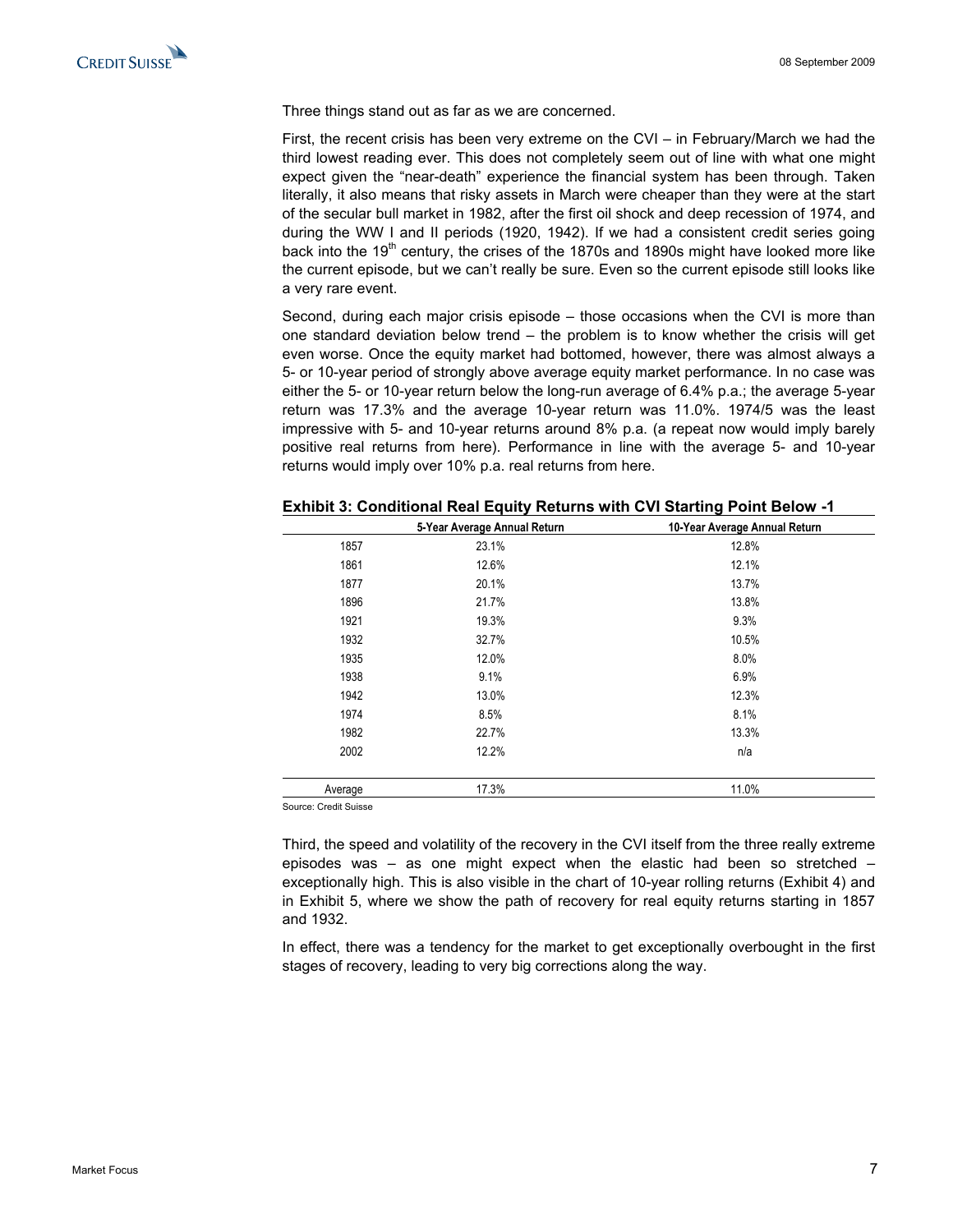





Source: Credit Suisse

Whether we have got to that point yet is obviously a big issue and it is something we will be taking a look at. Suffice it to say for now that of our three main risk appetite measures only equity only risk appetite has hit the euphoria zone so far. That is telling us that emerging equities are overbought relative to developed equities, more than it is signalling a major problem for equities in general. Moreover, if we are right that bonds can rally from here, the equity market will have to absolutely rocket post-Labor Day to push global risk appetite into euphoria.

Finally, we put much less emphasis on growth momentum peaks and risk appetite euphorias in the early stages of an expansion, and when risk assets are cheap, than we do on "expensive" euphorias coming at the end of a long boom.





Source: Credit Suisse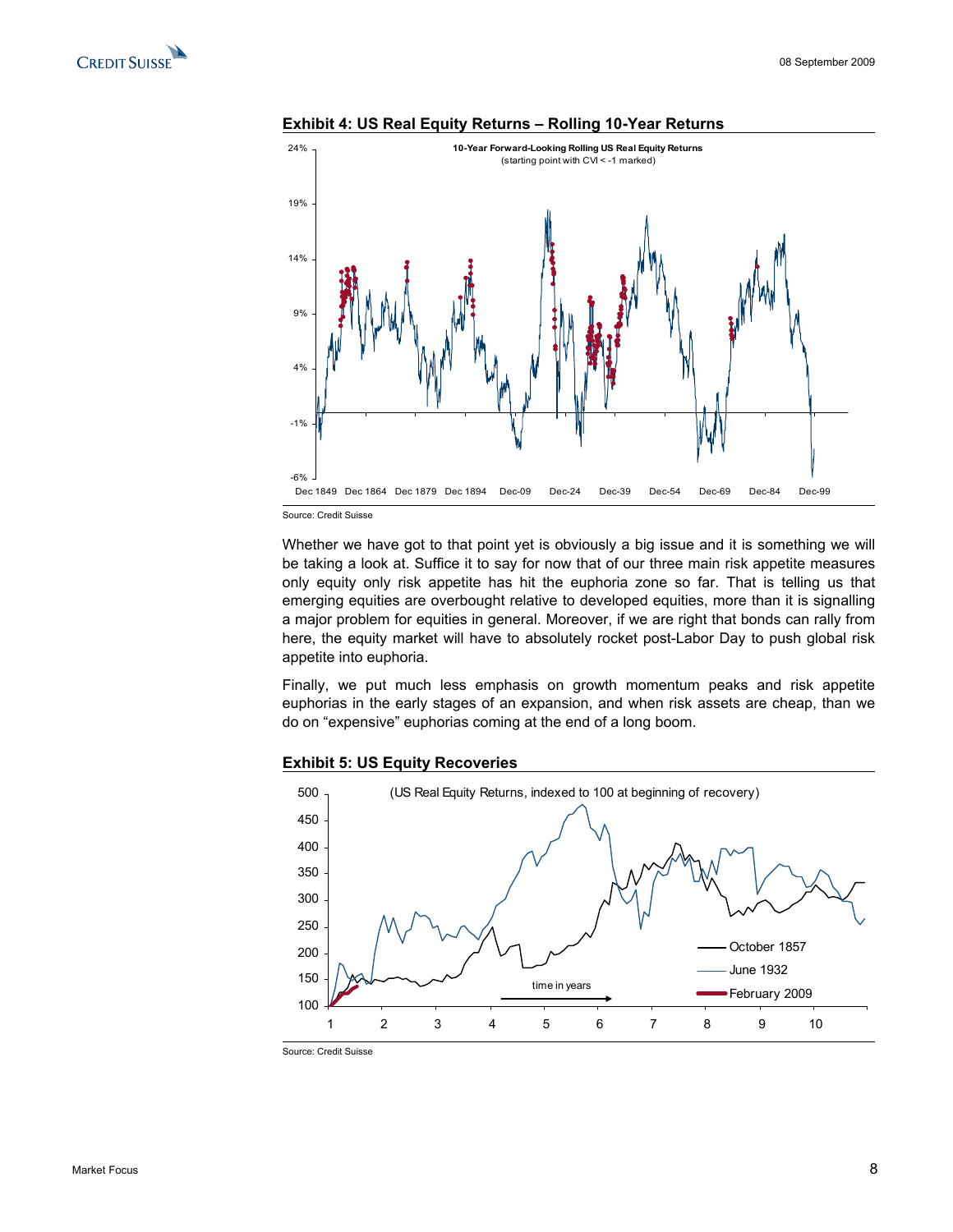But important as the risk appetite cycle is, it is in the end less significant than the even larger pattern of extreme overvaluation and undervaluation we have tried to capture in our composite valuation indicator.

Obviously, there are numerous question marks about such a simple approach: in particular it relies on the idea of continuing long-term economic growth, and a mean-reverting pattern after extreme overshoots in long-term equity returns.

It is always possible to argue (as many did in 1999/2000) that the world will never be the same again and that history – especially far distant history – tells us nothing about our medium- to long-term future.

But for some 150 years the natural tendency to invent new "eras" in the face of exceptional triumph or disaster has been wrong – very badly wrong. Yes, empires do end, the scale of policy intervention in the current crisis is unprecedented, the population is ageing in a way never experienced before, and it is possible that the effects of climate change will be so overwhelming that whatever puny efforts we make to arrest it they will be doomed to fail.

But what the CVI highlights is that we should not be surprised if the risk premium on equities and credit is exceptionally high after such a profound shock to the assumptions on which modern economic and political life rests.

And in that sense the larger question as markets get back to work is whether this is just the beginning of a gradual recovery from the psychological depths that will see that exceptional risk premium erode, and over time build a new base for a period of more sustainable and – quite possibly – non-inflationary global growth.

We would not rule that out.

And in the meantime, we would concentrate on what seems to be happening on the ground. Our judgement is that the financial system and global economy are embarked on a healing process which is more self-reinforcing than not, that credit and equity markets have built a base for a more extended recovery, and that the sweet spot of the cycle can coexist with the desire to (partially) hedge against the fat tails of extreme deflation and inflation.

This is certainly not – and never was – a "Panglossian" universe, but there is far more truth in the idea that prosperity and comfort are seldom compatible for long, and that long-term bull markets are born from a world of pain.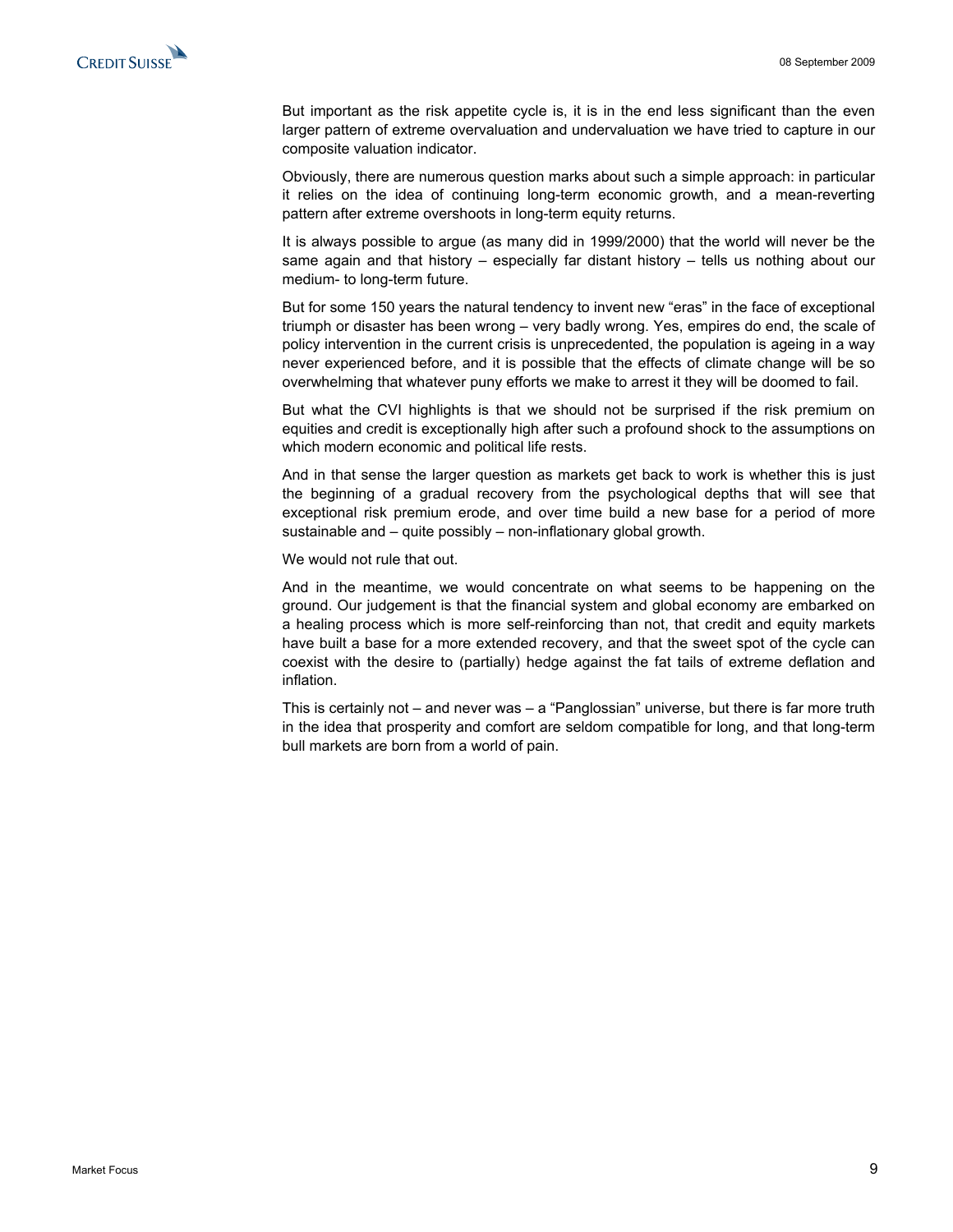

## **FIXED INCOME GLOBAL STRATEGY RESEARCH**

**Jonathan Wilmot, Managing Director**  Chief Global Strategist +44 20 7888 3807

**Bunt Ghosh, Managing Director**  Global Head of Fixed Income Research +44 20 7888 3042

**LONDON One Cabot Square, London E14 4QJ, United Kingdom**

### **Paul McGinnie, Director**

44 20 7883 6481 paul.mcginnie@credit-suisse.com **Aimi Price, Associate**  44 20 7888 7054 aimi.price@credit-suisse.com

**NEW YORK** 11 Madison Avenue, New York, NY 10010

**James Sweeney, Director**  1 212 538 4648 james.sweeney@credit-suisse.com **Matthias Klein, Associate**  1 212 325 1790 matthias.klein@credit-suisse.com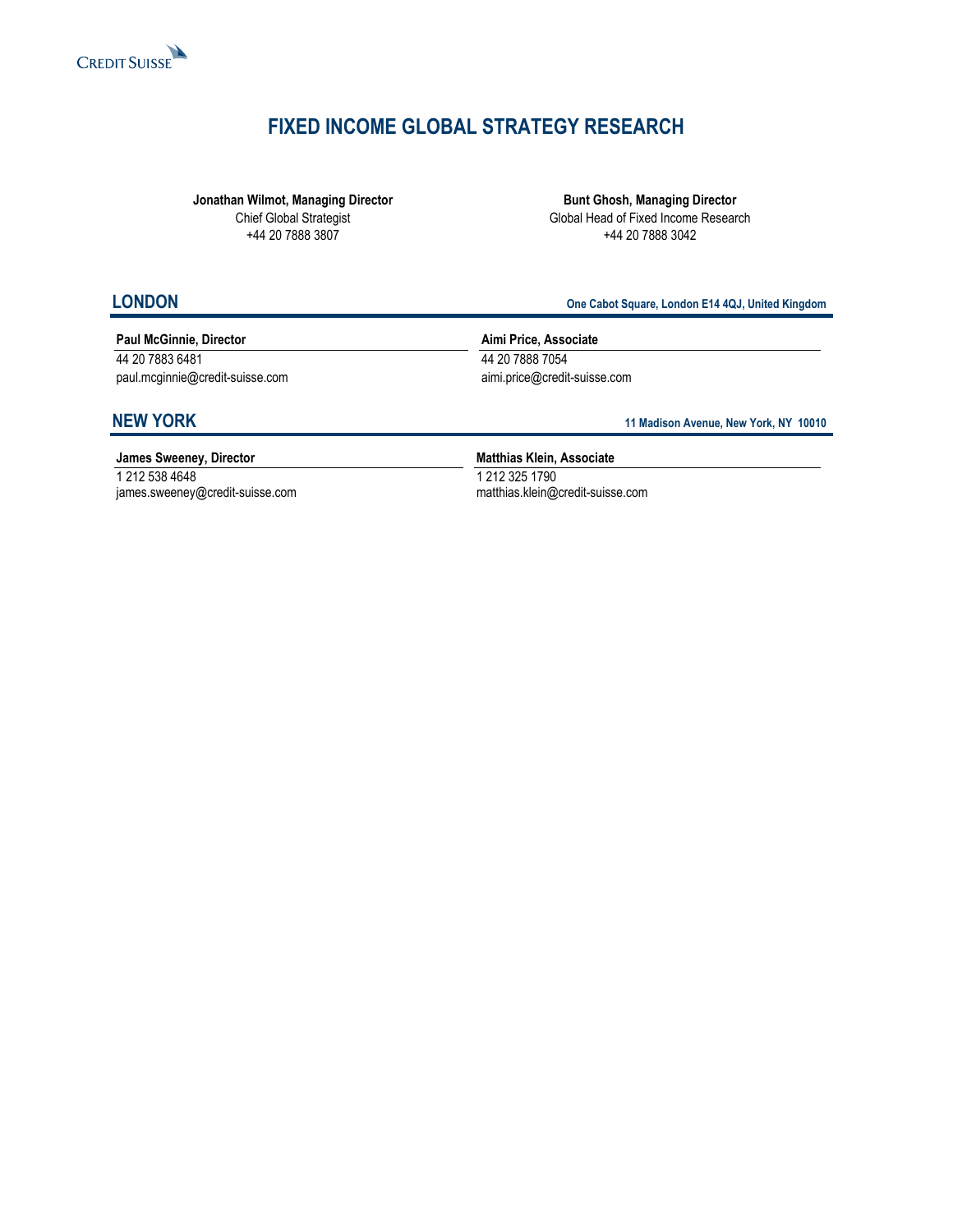

### **Disclosure Appendix**

#### **Analyst Certification**

Jonathan Wilmot, James Sweeney, Matthias Klein and Aimi Plant each certify, with respect to the companies or securities that he or she analyzes, that (1) the views expressed in this report accurately reflect his or her personal views about all of the subject companies and securities and (2) no part of his or her compensation was, is or will be directly or indirectly related to the specific recommendations or views expressed in this report.

#### **Important Disclosures**

Credit Suisse's policy is only to publish investment research that is impartial, independent, clear, fair and not misleading. For more detail, please refer to Credit Suisse's Policies for Managing Conflicts of Interest in connection with Investment Research: http://www.csfb.com/research-andanalytics/disclaimer/managing\_conflicts\_disclaimer.html

Credit Suisse's policy is to publish research reports as it deems appropriate, based on developments with the subject issuer, the sector or the market that may have a material impact on the research views or opinions stated herein.

The analyst(s) involved in the preparation of this research report received compensation that is based upon various factors, including Credit Suisse's total revenues, a portion of which are generated by Credit Suisse's Investment Banking and Fixed Income Divisions.

Credit Suisse may trade as principal in the securities or derivatives of the issuers that are the subject of this report.

At any point in time, Credit Suisse is likely to have significant holdings in the securities mentioned in this report.

As at the date of this report, Credit Suisse acts as a market maker or liquidity provider in the debt securities of the subject issuer(s) mentioned in this report. For important disclosure information on securities recommended in this report, please visit the website at https://firesearchdisclosure.credit-suisse.com or call +1-212-538-7625. For the history of any relative value trade ideas suggested by the Fixed Income research department as well as fundamental recommendations provided by the Emerging Markets Sovereign Strategy Group over the previous 12 months, please view the document at http://research-andanalytics.csfb.com/docpopup.asp?ctbdocid=330703\_1\_en. Credit Suisse clients with access to the Locus website may refer to http://www.credit-

#### suisse.com/locus.

For the history of recommendations provided by Technical Analysis, please visit the website at http://www.credit-suisse.com/techanalysis. Credit Suisse does not provide any tax advice. Any statement herein regarding any US federal tax is not intended or written to be used, and cannot be used, by any taxpayer for the purposes of avoiding any penalties.

#### **Emerging Markets Bond Recommendation Definitions**

**Buy**: Indicates a recommended buy on our expectation that the issue will deliver a return higher than the risk-free rate.

**Sell**: Indicates a recommended sell on our expectation that the issue will deliver a return lower than the risk-free rate.

#### **Corporate Bond Fundamental Recommendation Definitions**

**Buy**: Indicates a recommended buy on our expectation that the issue will be a top performer in its sector.

**Outperform**: Indicates an above-average total return performer within its sector. Bonds in this category have stable or improving credit profiles and are undervalued, or they may be weaker credits that, we believe, are cheap relative to the sector and are expected to outperform on a total-return basis. These bonds may possess price risk in a volatile environment.

**Market Perform**: Indicates a bond that is expected to return average performance in its sector.

**Underperform**: Indicates a below-average total-return performer within its sector. Bonds in this category have weak or worsening credit trends, or they may be stable credits that, we believe, are overvalued or rich relative to the sector.

**Sell**: Indicates a recommended sell on the expectation that the issue will be among the poor performers in its sector.

**Restricted**: In certain circumstances, Credit Suisse policy and/or applicable law and regulations preclude certain types of communications, including an investment recommendation, during the course of Credit Suisse's engagement in an investment banking transaction and in certain other circumstances. **Not Rated**: Credit Suisse Global Credit Research or Global Leveraged Finance Research covers the issuer but currently does not offer an investment view on the subject issue.

**Not Covered**: Neither Credit Suisse Global Credit Research nor Global Leveraged Finance Research covers the issuer or offers an investment view on the issuer or any securities related to it. Any communication from Research on securities or companies that Credit Suisse does not cover is a reasonable, nonmaterial deduction based on an analysis of publicly available information.

#### **Corporate Bond Risk Category Definitions**

In addition to the recommendation, each issue may have a risk category indicating that it is an appropriate holding for an "average" high yield investor, designated as **Market**, or that it has a higher or lower risk profile, designated as **Speculative** and **Conservative**, respectively.

#### **Credit Suisse Credit Rating Definitions**

Credit Suisse may assign rating opinions to investment-grade and crossover issuers. Ratings are based on our assessment of a company's creditworthiness and are not recommendations to buy or sell a security. The ratings scale (AAA, AA, A, BBB, BB, B) is dependent on our assessment of an issuer's ability to meet its financial commitments in a timely manner. Within each category, creditworthiness is further detailed with a scale of High, Mid, or Low – with High being the strongest sub-category rating: **High AAA, Mid AAA, Low AAA** – obligor's capacity to meet its financial commitments is extremely strong; **High AA, Mid AA, Low AA** – obligor's capacity to meet its financial commitments is very strong; **High A, Mid A, Low A** – obligor's capacity to meet its financial commitments is strong; **High BBB, Mid BBB, Low BBB** – obligor's capacity to meet its financial commitments is adequate, but adverse economic/operating/financial circumstances are more likely to lead to a weakened capacity to meet its obligations; **High BB, Mid BB, Low BB** – obligations have speculative characteristics and are subject to substantial credit risk; High B, Mid B, Low B - obligor's capacity to meet its financial commitments is

very weak and highly vulnerable to adverse economic, operating, and financial circumstances; **High CCC, Mid CCC, Low CCC** – obligor's capacity to meet its financial commitments is extremely weak and is dependent on favorable economic, operating, and financial circumstances. Credit Suisse's rating opinions do not necessarily correlate with those of the rating agencies.